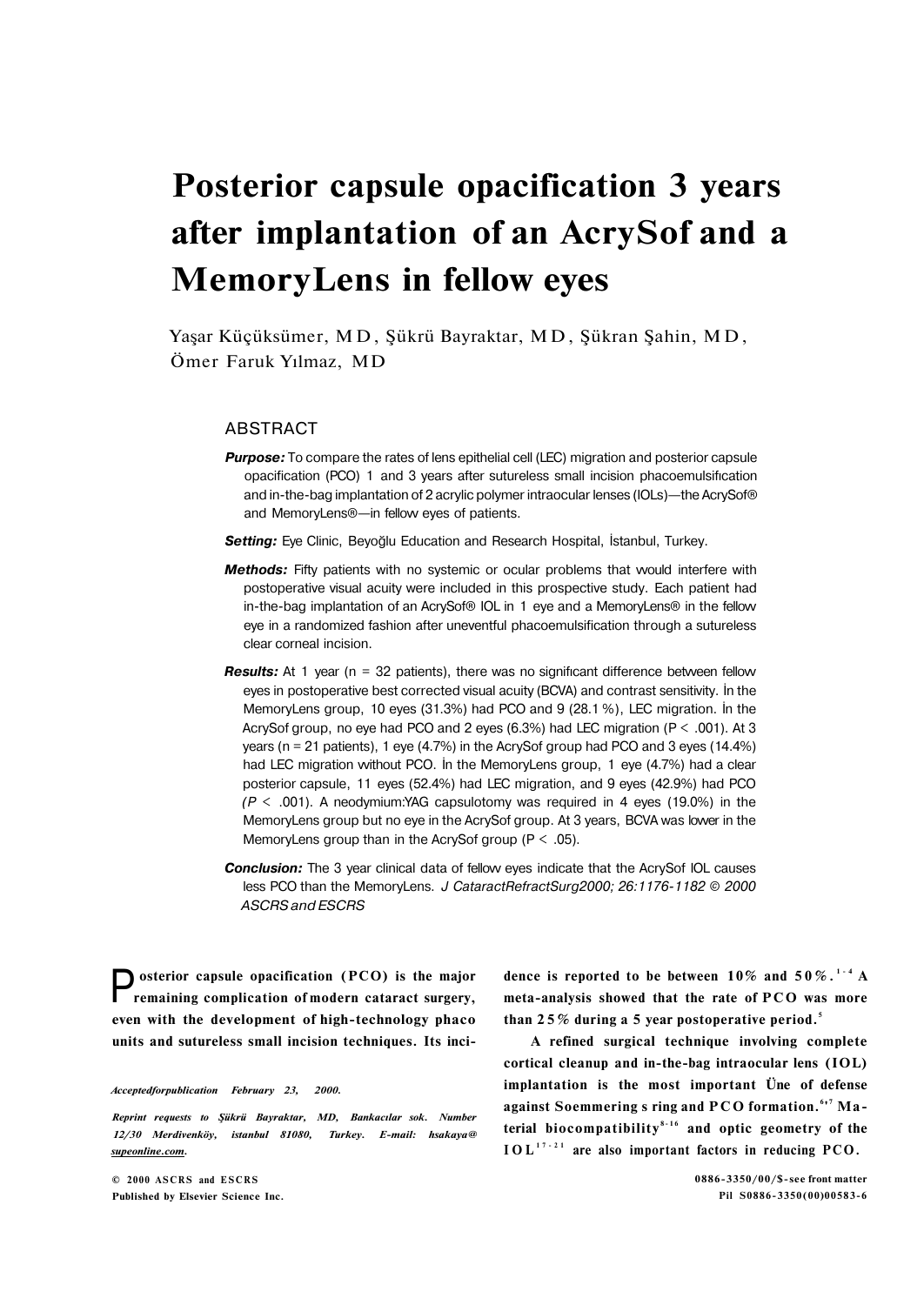**Polyacrylic IOLs, particularly the AcrySof®, are associated with less PCO formation than poly(methyl methacrylate) (PMMA) and silicone IOLs. <sup>1</sup> ' 6 This lower incidence might be explained by 2 factors. First, the AcrySof has a sharp square-edge design that creates a sharp bend on the posterior capsule. Second, physicochemical properties of the lens material make the IOL optic adhere well to the posterior capsule.** 

**This study compared lens epithelial celi (LEC) migration, PC O formation, and neodymiumrYAG (Nd: YAG) capsulotomy rates 1 and 3 years after uneventful phacoemulsification and in-the-bag implantation of 2 polyacrylic intraocular IOLs in fellow eyes of patients who had bilateral cataracts.** 

# **Patients and Methods**

**Fifty patients having bilateral cataract surgery were included in this prospective randomized clinical study. No patient had systemic or ocular disease such as diabetic retinopathy, age-related macular degeneration, or glaucoma that would interfere with postoperative visual acuity. Patients with nuclear cataract were selected so that a fully dilated fundus examination could be done preoperatively in ali eyes. Patients with intraoperative or postoperative complications were also excluded from the study.** 

**In ali patients, an AcrySof IOL was implanted in 1 eye and a MemoryLens® in the fellow eye in a randomized fashion (computer-generated randomized numbers). The AcrySof has a hydrophobic optic material with PMMA haptics, and the MemoryLens has a**  **hydrophilic acrylic optic material with polypropylene haptics. Table 1 shows the characteristics of both lenses.** 

**The AcrySof lenses were implanted using the original folding and the insertion forceps recommended by the manufacturer. The MemoryLens has a glass transition temperature of 27°C, above room temperature and below eye temperature. Thus, the lens remains rolled at room temperature during insertion by any type of insertion forceps. About 20 minutes after reaching body temperature, the lens unfolds completely.** 

#### *Surgical Technique*

**The same surgeon (Ö.F.Y.) performed all operations. After peribulbar anesthesia and an O'Brien facial block were administered, a temporal clear corneal 2-step self-sealing incision was made with a 3.0 mm diamond knife. The anterior chamber was filled with sodium chondroitin sulfate-sodium hyaluronate (Viscoat®), and a 5.0 to 5.5 mm capsulorhexis (slightly smaller than the IOL optic diameter) was created with a capsulorhexis forceps. A side-port incision and hydrodissection followed.** 

**Phacoemulsification was performed using the, stop and chop technique. All equatorial cortex was meticulously aspirated with the irrigation/aspiration** (l/A) **tip, and the posterior capsule was polished when necessary with a Geuder polisher. The anterior chamber and capsular bag were filled with sodium hyaluronate 1.0% (Healon®), and the corneal incision was enlarged to 3.5 mm. Ali IOLs were implanted in the bag, and the viscoelastic material was removed with the I/A tip. Stro-**

| <b>Table 1.</b> Characteristics of the IOLs used in the study. |  |  |  |  |
|----------------------------------------------------------------|--|--|--|--|
|----------------------------------------------------------------|--|--|--|--|

| Characteristic       | <b>AcrySof</b>                                  | <b>MemoryLens</b>                                                                    |  |  |
|----------------------|-------------------------------------------------|--------------------------------------------------------------------------------------|--|--|
| Model                | MA60BM                                          | <b>U940A</b>                                                                         |  |  |
| Optic material       | UV-absorbing<br>acrylate/methacrylate copolymer | UV-absorbing<br>methyl/2-hydroxyethyl<br>methacrylate/ethylene glycol dimethacrylate |  |  |
| Index of refraction  | 1.55                                            | 1.47                                                                                 |  |  |
| Optic configuration  | Biconvex                                        | Biconvex                                                                             |  |  |
| Optic diameter (mm)  | 6.0                                             | 6.0                                                                                  |  |  |
| Total diameter (mm)  | 13.0                                            | 13.0                                                                                 |  |  |
| Haptic material      | PMMA (Monoflex)                                 | Polypropylene                                                                        |  |  |
| Haptic configuration | Modified-C                                      | Modified-C                                                                           |  |  |

UV = ultraviolet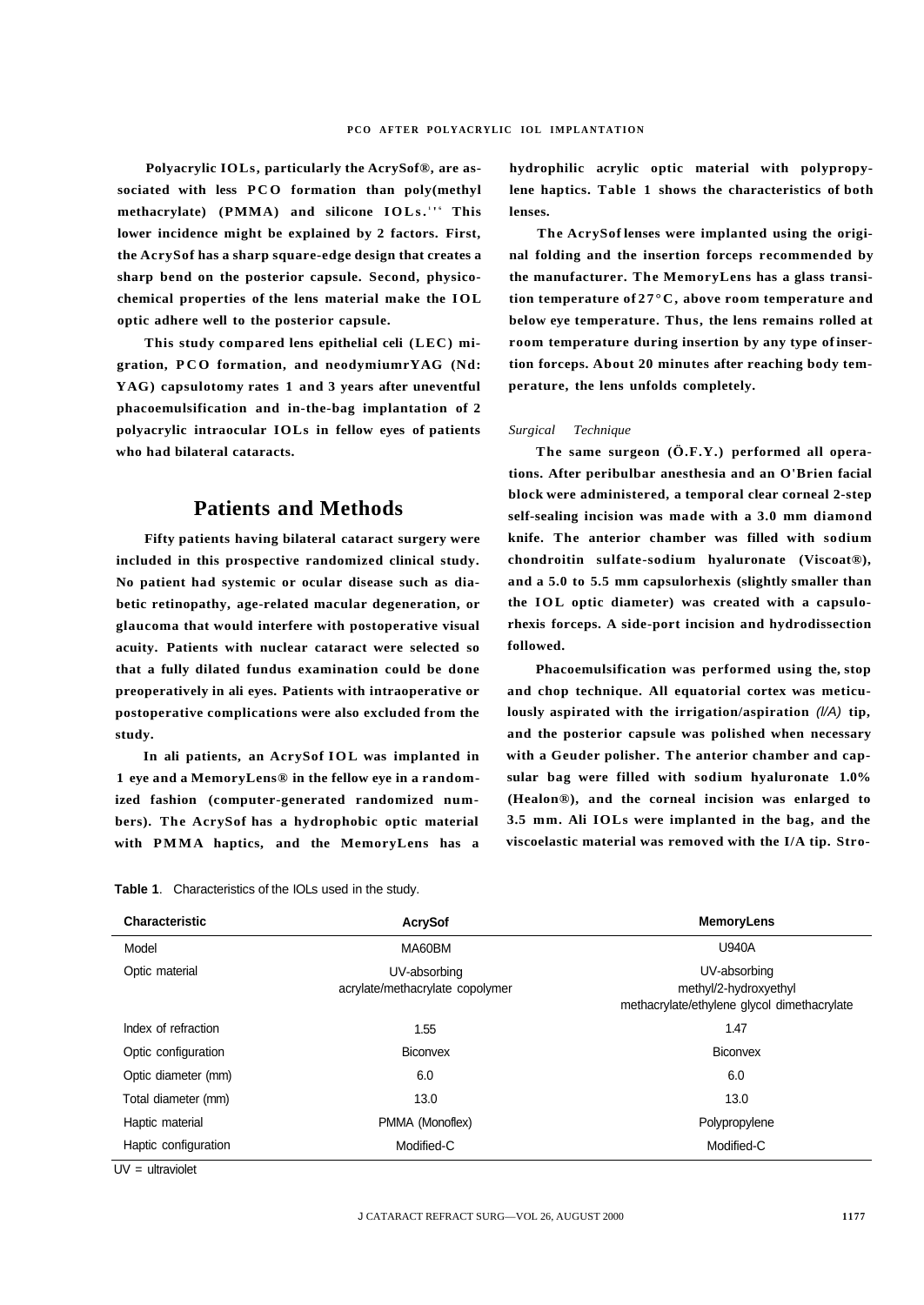**mal hydration of the corneal incision was done, and no sutures were used in any eye. At the end of surgery, a subconjunctival injection of dexamethasone and gentamicin mixture was given.** 

**The time between surgery in the fellow eyes was between 1 week and 3 months.** 

#### *Follotu-up Examinations*

**During the fîrst 3 postoperative months, follow-up examinations were done at 1 day, 1 week, and 1 and 3 months. At these visits, regular ophthalmological examinations including best corrected visual acuity (BCVA) on a Snellen chart at 6 meters, slitlamp biomicroscopy, fundus evaluation, and intraocular pressure measurements were done. At the 1 and 3 year visits, spherical equivalent of refraction, astigmatism, BCVA (Snellen), contrast sensitivity testing using Cambridge cards, and P CO scores were recorded.** 

### *Assessment of PCO*

**Posterior capsule opacification was graded with the pupils dilated by a trained person who did not know which IOL type was in which eye. Slitlamp photography of the IOL and posterior capsule were performed using retroillumination. During the grading, special attention was given to the posterior capsule under the IOL optic. <sup>2</sup> <sup>2</sup> The PC O grade included subjective assessment of the extent and the density (assessed by its adverse effect on BCVA) of LE C migration onto the posterior capsule as follows: 0 = posterior capsule completely clear and no**  LEC migration (Figure 1);  $1 = LEC$  migration at the **periphery with a clear visual axis (Figure 2);**  $2 = LEC$ **migration onto the visual axis with no drop in BCVA**  (mild PCO, Figüre 3);  $3 = LEC$  migration onto the **visual axis with a BCVA better than 20/40 (moderate PCO); 4 = LE C migration onto the visual axis and a BCVA of 20/40 or worse (severe PCO, Figüre 4).** 

**An Nd:YAG laser capsulotomy was performed when grade 4 PCO developed.** 

### *Statistical Analysis*

**One and 3 year data consisted of BCVA, spherical equivalent of refraction (in diopters), astigmatism (in diopters), Cambridge contrast sensitivity scores, PCO grades, and Nd:YAG capsulotomy rates of the fellow eyes, compared using the Wilcoxon signed rank test. Before the mean BCVA was calculated and statistical**  **Table 2.** Patient characteristics (N = 50).

| Characteristic                        | Value           |
|---------------------------------------|-----------------|
| Sex, n (%)                            |                 |
| Male                                  | 22 (44)         |
| Female                                | 28 (56)         |
| Age (years)                           |                 |
| Mean $\pm$ SD                         | $67.2 \pm 6.9$  |
| Range                                 | 52 to 85        |
| Preoperative BCVA (decimal)           |                 |
| Mean $\pm$ SD                         | $0.21 \pm 0.34$ |
| Range                                 | $0.05$ to $0.6$ |
| Preoperative BCVA (logMAR)            |                 |
| Mean $\pm$ SD                         | $0.68 \pm 0.47$ |
| Range                                 | 1.30 to 0.22    |
| $BCVA = best corrected visual acuity$ |                 |

**comparisons were made, all decimal visual acuities were translated into corresponding logMAR values and then translated back to decimal acuities. The PCO rate was also evaluated by Kaplan-Meier survival analysis. A** *P*  **value of 0.05 or less was considered signifıcant. All statistical calculations were done using SPSS for Windows (release 7.0).** 

## **Results**

**Mean age of the 28 women and 22 men was 67.2 years ± 6.9 (SD) (Table 2). Mean preoperative BCVA was 0.21 ± 0.34 (range 0.05 to 0.60).** 

**One year postoperative data were available for 64 eyes of 32 patients (64% of eyes entering the study). The percentage of follow-up at 3 years was 42 % (42 eyes of 21 patients).** 

**Means and Standard deviations of BCVA, spherical equivalent of refraction (in diopters), astigmatism (in diopters), Cambridge contrast sensitivity scores, P CO grades, and Nd:YAG capsulotomy rates of the fellow eyes 1 and 3 years after surgery are shown in Table 3.** 

#### *Incidence of PCO and Nd:YAG Capsulotomies*

**One year postoperatively, 30 of 32 eyes (93.7%) in the AcrySof group had clear posterior capsules. Two eyes (6.3%) had LE C migration that spared the visual axis (grade 1). In the MemoryLens group, 13 of 32 eyes** 

*i*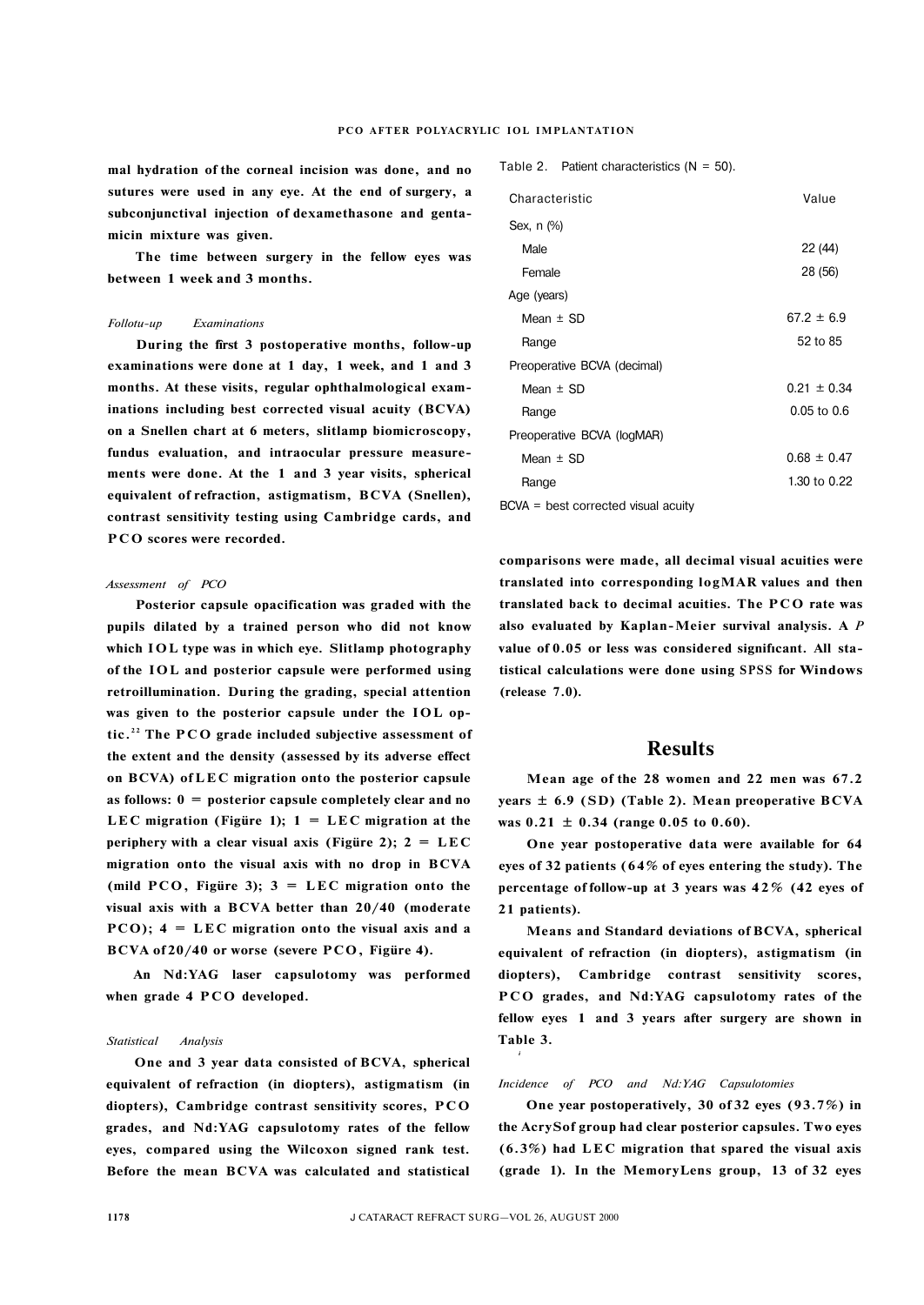**40.6%) had clear capsules, 9 (28.1%) had LE C migration outside the visual axis (grade 1), 8 (25%) had mild P CO (grade 2), and 2 (6.3%) had moderate PCO (grade 3J. The difference between the AcrySof and Memorylens groups was significant** *(P <* **.001). An Nd:YAG capsulotomy was not performed in the 2 eyes (6.5%) \*ith moderate visual loss from PCO.** 

**Three years postoperatively, 17 of 21 eyes (80.9%) in the AcrySof group had clear capsules, 3 eyes (14.4%) had partial LEC migration that spared the visual axis (grade 1), and 1 eye (4.7%) had mild PCO (grade 2). In the MemoryLens group, all but 1 of the 21 eyes (95.3%) had LEC migration, PCO formation, or both. Eleven eyes (52.4%) had grade 1, 4 eyes (19%) had grade 2, 2** 

**9.5%) had grade 3, and 3 eyes (14.4%) had grade 4 PCO. The difference between lenses was significant**  **(P < .001). Four eyes (19.0%) in the MemoryLens group had an uneventful Nd:YAG capsulotomy to improve BCVA.** 

**A Kaplan-Meier survival analysis of PCO rates showed that eyes with an AcrySof IOL had a significantly lower incidence of PCO than fellow eyes with a MemoryLens** *(P <* **.001, Figure 5).** 

*Contrast Sensitivity, BCVA, Refractive Change* 

One vear after surgery, contrast sensitivity, **BCVA, spherical equivalent of refraction, and astigmatism were not significantly different between the AcrySof and MemoryLens groups** *(P >* **.05). No eye**  in the AcrySof group had a loss of BCVA of 2 lines **or more, while 2 eyes (6.5%) in the MemoryLens group did.**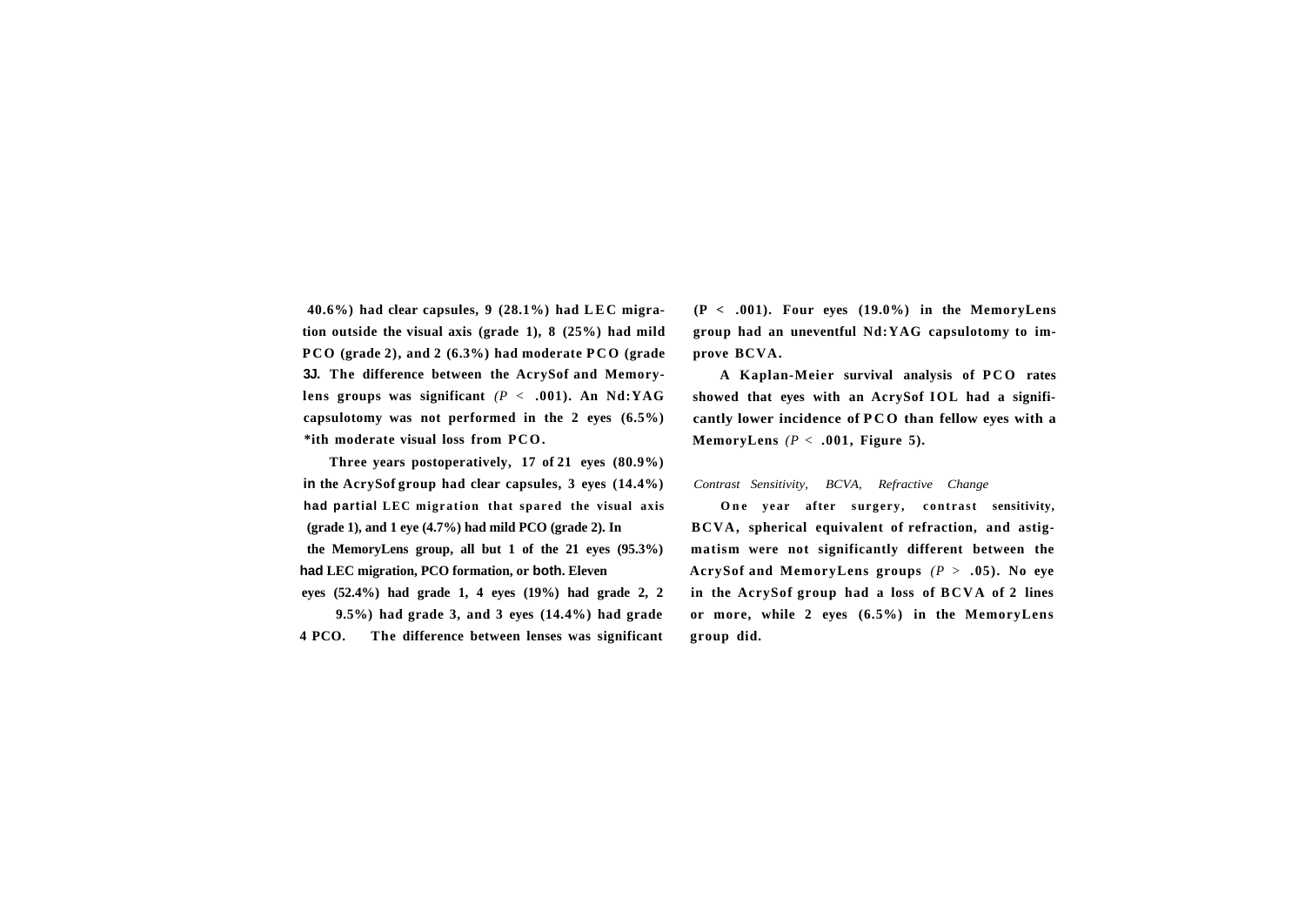|                                                         | 1 Year (n = $32$ ) |                   |           | 3 Years ( $n = 21$ ) |                   |          |  |
|---------------------------------------------------------|--------------------|-------------------|-----------|----------------------|-------------------|----------|--|
| <b>Finding</b>                                          | <b>AcrySof</b>     | <b>MemoryLens</b> | $P$ Value | <b>AcrySof</b>       | <b>MemoryLens</b> | P Value  |  |
| <b>BCVA (Decimal)</b>                                   | $0.96 \pm 0.09$    | $0.87 \pm 0.18$   | .46       | $0.93 \pm 0.10$      | $0.75 \pm 0.29$   | $.02*$   |  |
| BCVA (logMAR) (%)                                       | $0.02 \pm 0.06$    | $0.06 \pm 0.23$   | .28       | $0.03 \pm 0.06$      | $0.12 \pm 0.34$   | $.02*$   |  |
| Number of eyes with 2 lines<br>or more loss of BCVA (%) | 0                  | 2(6.3)            | .16       | 0                    | 5(23.8)           | $.02*$   |  |
| Mean spherical refraction (D)                           | $-0.48 \pm 0.88$   | $-1.12 \pm 1.82$  | .38       | $-0.47 \pm 1.01$     | $-1.18 \pm 2.66$  | .23      |  |
| Mean astigmatism (D)                                    | $-1.08 \pm 0.94$   | $-1.27 \pm 1.21$  | .82       | $-1.01 \pm 0.75$     | $-1.18 \pm 0.93$  | .56      |  |
| Mean contrast sensitivity                               | $26.5 \pm 4.2$     | $25.1 \pm 7.2$    | .44       | $25.2 \pm 4.9$       | $23.4 \pm 6.0$    | .21      |  |
| PCO scores, n (%)                                       |                    |                   |           |                      |                   |          |  |
| Grade 0                                                 | 30 (93.7)          | 13(40.6)          |           | 17(80.9)             | 1 $(4-7)$         |          |  |
| Grade 1                                                 | 2(6.3)             | 9(28.1)           |           | 3(14.4)              | 11 (52.4)         |          |  |
| Grade 2                                                 | 0                  | 8(25.0)           |           | 1 $(4.7)$            | 4(19.0)           |          |  |
| Grade 3                                                 | 0                  | 2(6.3)            |           | 0                    | 2(9.5)            |          |  |
| Grade 4                                                 | 0                  | $\mathbf 0$       |           | $\mathbf 0$          | 3(14.4)           |          |  |
| Mean                                                    | $0.06 \pm 0.04$    | $1.25 \pm 0.95$   | $< .001*$ | $0.16 \pm 0.41$      | $1.76 \pm 1.20$   | $-.001*$ |  |
| Nd:YAG capsulotomy, n (%)                               | 0                  | 0                 | Not done  | 0                    | 4(19.0)           | $.046*$  |  |

#### **Table 3.** Postoperative results.

Note: All means ± SD

BCVA = best corrected visual acuity

\*Statistically significant



**Figure 5.** (Küçüksümer) A Kaplan-Meier survival analysis of PCO rates (-AcrySof; - MemoryLens).

**After 3 years, before an Nd:YAG capsulotomy was performed, BCVA was significantly better in the Acry-Sof than in the MemoryLens group** *(P <* **.005). Other**  **parameters, such as contrast sensitivity, spherical equivalent of refraction, and astigmatism, were not significantly different between fellow eyes (P > .05).** 

**Five eyes (23.8%) with a MemoryLens lost at least 2 lines of BCVA before having an NdrYAG capsulotomy; no eye with an AcrySof group had a similar loss of BCVA. After the NdrYAG capsulotomies, BCVA in the MemoryLens group improved and was not significantly**  different from that in the  $AcrySof group (P > .05)$ .

## **Discussion**

**Preventing or reducing the rate of PCO continues to be a major goal of most cataract surgeons and researchers, as well as health insurance companies. By achieving this, potential complications and the high cost of Nd:YAG laser capsulotomy will be reduced or eliminated.** 

**Four factors are important in the risk of PCO development after cataract surgery: (1) patient characteristics (age, cataract type, concurrent ocular or systemic diseases), <sup>2</sup> (2) surgical technique (type of cataract surgery [planned extracapsular extraction versus phacoemulsification], capsulorhexis size relative to optic**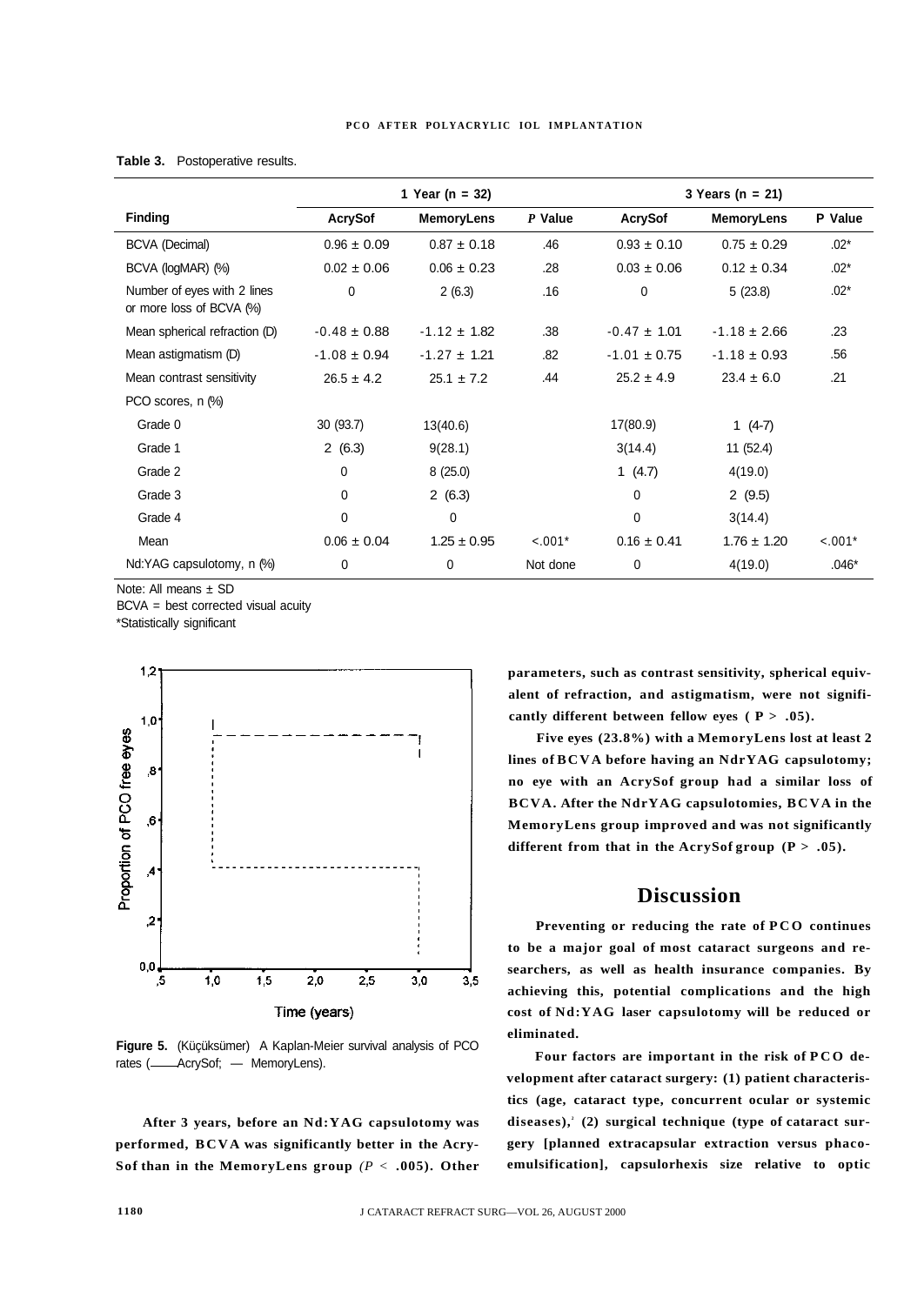**diameter, complete cortical cleanup, sulcus versus inthe-bag IOL placement), 3,6 ' 7 (3) IOL material and biocompatibility, 8-1 <sup>6</sup> and (4) IOL optic and haptic design. 17-2 <sup>1</sup> Because of this complex pathogenesis, some researchers recommend that clinical studies of P CO should be designed so that 3 of the 4 factors are equivalent.**"

**In our study, fellow eyes of the same patients were operated on by the same cataract surgeon. An identical surgical phacoemulsification technique composed of a capsulorhexis smaller than the IOL optic, complete cortical cleanup, and in-the-bag IOL implantation was used in all eyes. Therefore, the first 2 factors known to influence PC O were identical.** 

**We selected the AcrySof and MemoryLens for our prospective study because both are composed of acrylate/methacrylate copolymers, and the AcrySof in particular has been shown to have a significantly lower P CO incidence than PMMA and silicone IOLs. <sup>1</sup> ' 6 A 4 year clinical study comparing the MemoryLens with a PMMA IOL found a lower rate of PC O in eyes with the hydroacrylic lens. <sup>4</sup>**

When eyes with no PCO and LEC migration that **spared the visual axis were excluded, our PCO incidence was 0% in the AcrySof group and 31.3% in the Memory-Lens group 1 year after surgery. The rates increased to 5.0% for AcrySof and 42.9% for MemoryLens 3 years postoperatively. The differences in PC O incidence between the 2 IOLs were significant.** 

**In addition to the low incidence of PCO, no eye with an AcrySof IOL lost 2 or more lines of BCVA as a result of PCO; none required an Nd:YAG capsulotomy even 3 years postoperatively. The low PCO and Nd: YAG capsulotomy rates in our AcrySof group agree with**  findings of other studies." However, our 42.9% PCO **incidence in eyes with a MemoryLens was much higher than the 22.2% rate in a 4 year clinical study. <sup>4</sup> The high rate of PCO in eyes with MemoryLens in our study was also higher than that reported for silicone lenses and approximately equal to that for PMMA lenses. <sup>1</sup>**

**The statistically significant differences found in 7CO scores of fellow eyes in the same patients after** 

**IOL material and geometry. Although both IOLs are of acrylate and methacrylate monomers, the monomers made of AcrySof contain tiny amounts of water (less** 

**than 1%), making the IOL hydrophobic with a high refractive index. In contrast, the methacrylate monomers of MemoryLens contain hydroxyethyl (HEMA) groups and are of 20% water, making it a hydrophilic lens.** 

**Intraocular lenses with a high water content, such as hydrogel and heparin-surface-modified PMMA lenses, are more biocompatible than unmodified PMMA, silicone, and hydrophobic acrylic lenses. 8-1 <sup>2</sup> In an vitro study, the adhesiveness of human LECs to hydrogel**  lenses was significantly lower than to PMMA.<sup>8</sup> Over **time, the LECs decreased on the hydrogel lenses and increased on the PMMA. Biocompatibility was believed to prevent adhesion of inflammatory cells and macrophages on the lens. Because of this superior biocompatibility, one would expect to find a lower incidence of P C O with the use of MemoryLens. However, how**  biocompatibility influences PCO development is con**troversial. One study suggests that too much biocompatibility might accelerate LE C migration on the IOL surface while blocking inflammatory cells and macrophages, which were suggested to clean-up the capsule and IOL from the invasion of LECs. <sup>1</sup> <sup>6</sup>**

**The major difference between the IOLs in our study was optic geometry and edge design. Both IOLs have a biconvex and 3-piece design; however, the AcrySof has a sharp optic edge and the MemoryLens, a rounded optic. The AcrySof s sharp optic is believed to be the major**  barrier to LEC migration through the posterior cap**sule. 17-2 <sup>0</sup> This sharp edge design was found to be more important than the geometry of IOL's back surface**  (plano-convex or biconvex) and material.<sup>18</sup> A human **study comparing IOLs with different edge designs and posterior side geometry found that the most significant factor in PCO prevention was optic edge sharpness. <sup>1</sup> <sup>8</sup> In a rabbit study, a PMMA IOL with a sharp optic edge similar to that of the AcrySof effectively blocked LE C migration onto the posterior capsule. <sup>1</sup> <sup>7</sup> We believe that the sharp capsule bend created by the sharp edge of the AcrySof on the equator probably had a mechanical barrier effect and prevented LE C migration by inhibiting contact.** 

AcrySof implantation in 1 and MemoryLens implanta- tion in the o**fhespion hibbeligh! A GeO by the fiiffere by**eslid amp pho**tographs in eyes with a MemoryLens, the percentages of eyes with a 2 or more line drop in BCVA (10.5% and 23.8% at 1 and 3 years, respectively) were low and considered acceptable, as were the Nd:YAG capsulotomy**